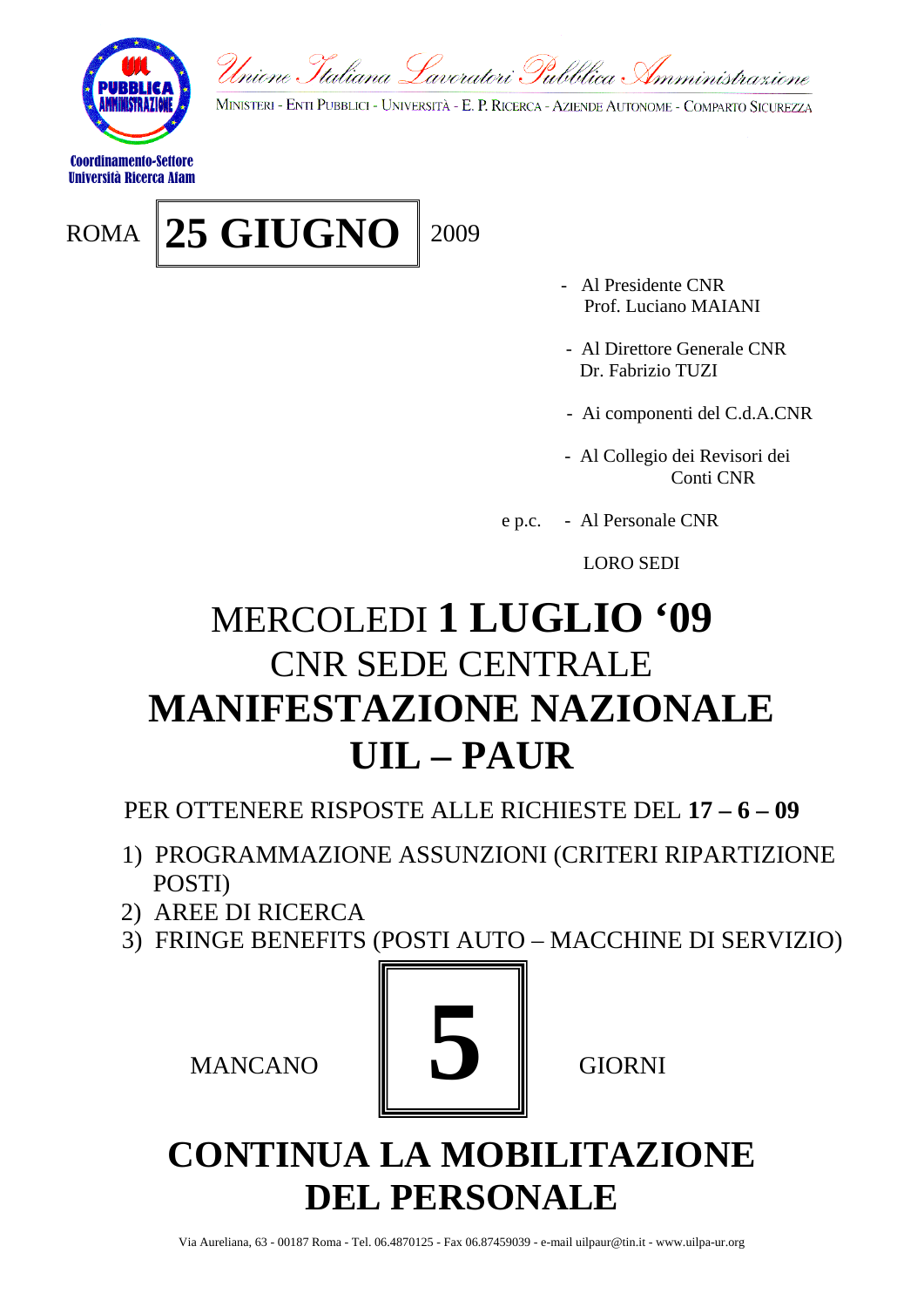

## **POSTI AUTO SEDE CENTRALE**

# $RISERVATI = 67$  POSTI SU 35

#### **GRATUITI** UFFICI DIRIG.=**200%**

| <b>STRUTTURA</b>             | <b>POSTI</b> | <b>STRUTTURA</b>                          | <b>POSTI</b> |
|------------------------------|--------------|-------------------------------------------|--------------|
| PRESIDENZA                   | 7            | DIREZ.GEN.                                | 3            |
| VICE PRES.                   |              | <b>COLLEGIO</b><br>REVIS.<br><b>CONTI</b> |              |
| SEGR, C.d.A.                 |              | <b>DIRETTORI</b><br>DIPARTIM.             | g            |
| <b>PORTAVOCE</b><br>DIR. DIP |              |                                           |              |
| DIREZ.CENTR.                 |              | <b>MACCHINE</b><br><b>SERVIZIO</b>        |              |
| <b>DIRIGENTI</b>             | 29           | <b>TELEFONIA</b>                          |              |
| <b>DISABILI</b>              | 5            | <b>TURNISTI</b>                           |              |

**DISPONIBILI** <sup>=</sup>**33** POSTI SU CIRCA **<sup>650</sup>**  $DIPENDENTI = 5%$ 

# **VERGOGNA!!!**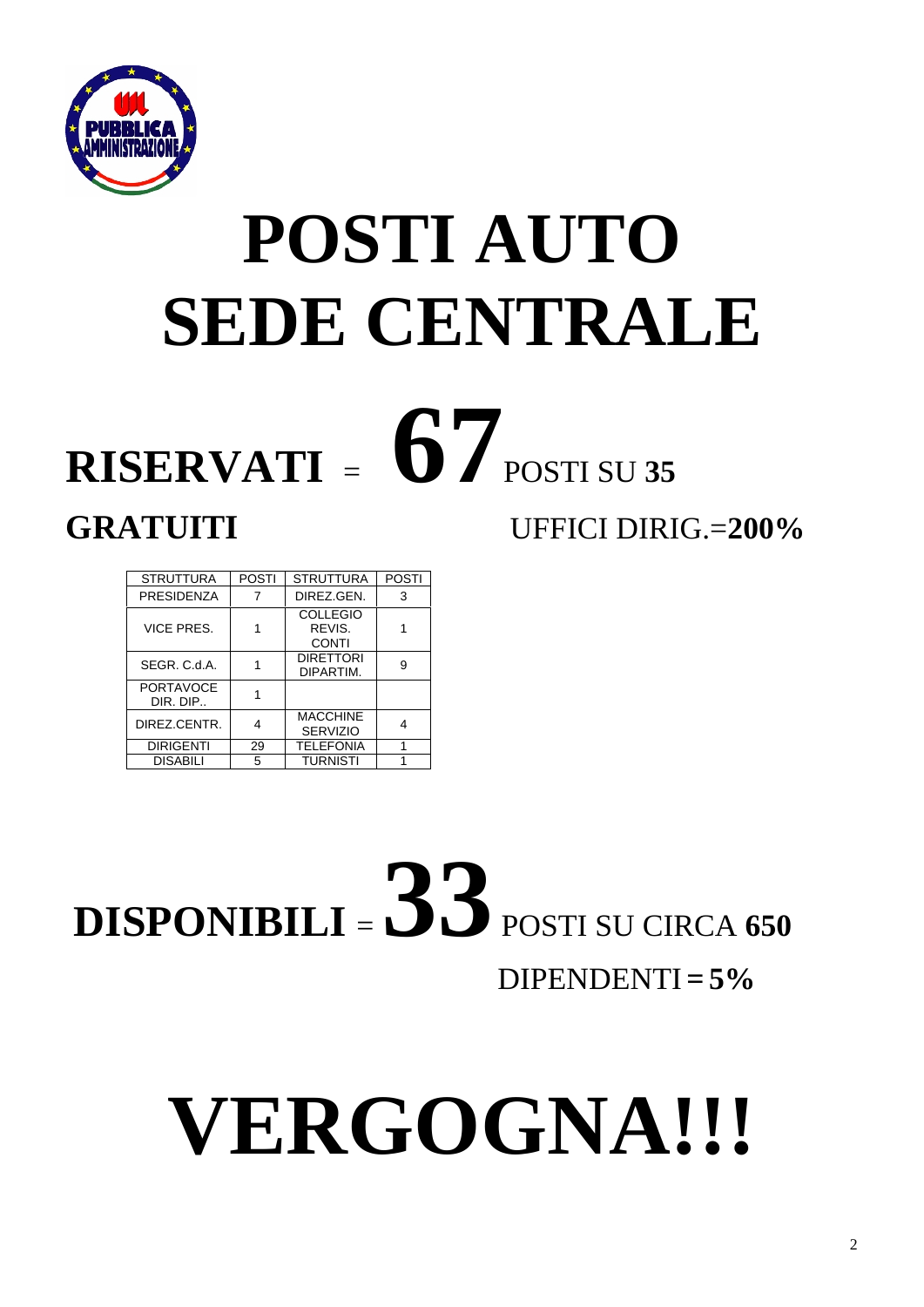

## 1 LUGLIO 2009 DALL'ENTRATA IN VIGORE DEL NUOVO REGOLAMENTO NON SONO BASTATI AL CNR



## PER TRASFORMARE LE **AREE DI RICERCA**

## PERO' IL CNR:

- NOMINA IN MANIERA ILLEGGITTIMA IL RESPONSABILE DI AREA
- UTILIZZA DA CIRCA 3 ANNI PER GESTIRE A TEMPO PIENO IL CONDOMINIO DELL'AREA, UN DIRIGENTE DI RICERCA *(82.000,00 x 3 anni= 246.000,00 euro + AUTISTA E AUTO DI SERVIZIO)* SOTTRAENDOLO ALL'ATTIVITA' DI RICERCA
- NON INTERVIENE LADDOVE RESPONSABILI DI AREA ULTRA PROROGATI, ANCHE IN MANIERA ILLEGITTIMA, SONO SCADUTI DA CIRCA 100 GIONI

## **VERGOGNA !!!**